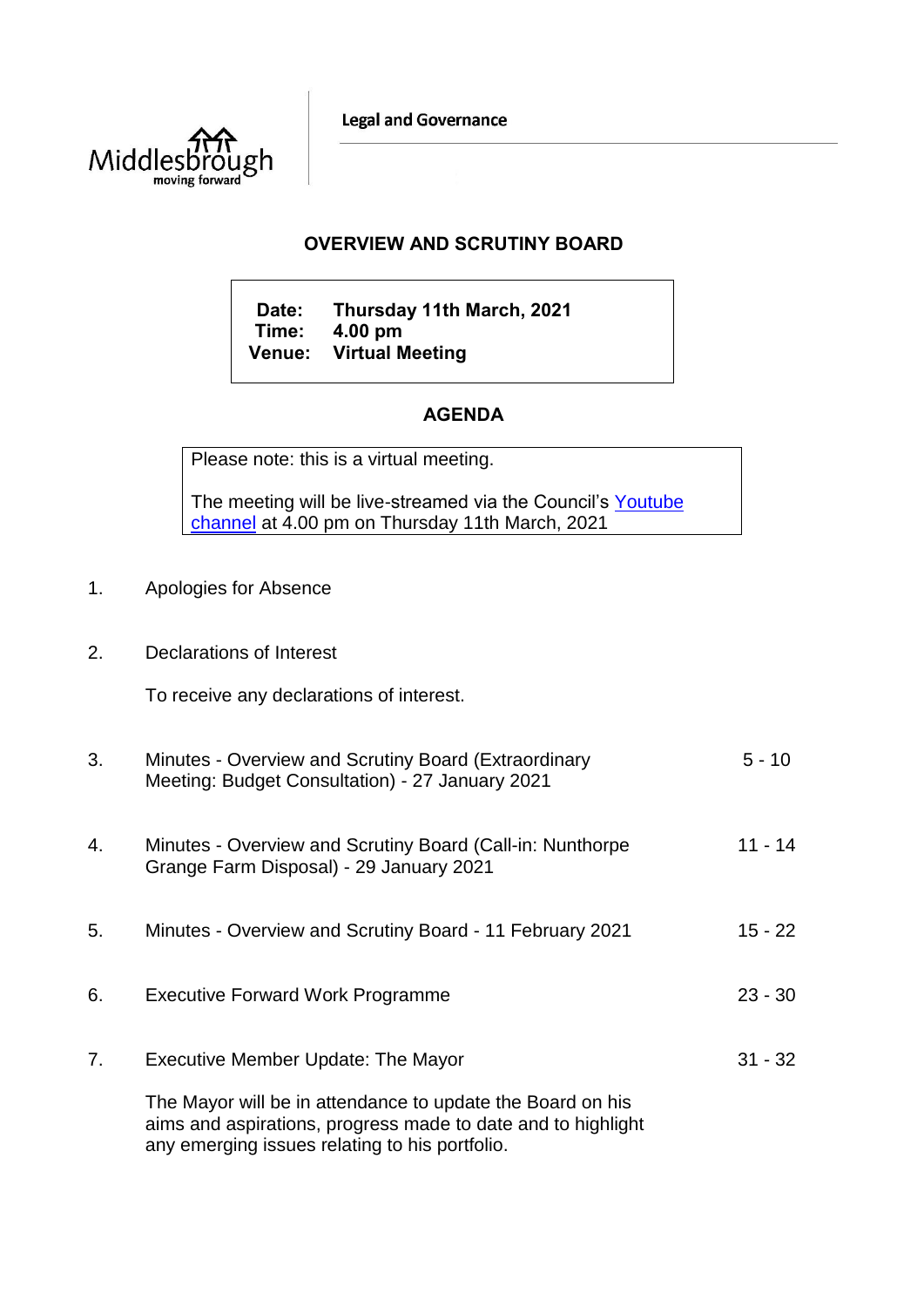8. Middlesbrough Council's Response to COVID-19

The Chief Executive and Director of Public Health will be in attendance to provide the Board with an update in respect of the Council's response to COVID-19.

| 9.  | Final Report - Economic Development, Environment and<br><b>Infrastructure Scrutiny Panel - Pest Control Services</b>                                                                                                                                                                                                                                                                                                                                                                                                                                                                                                                                   | $33 - 40$ |
|-----|--------------------------------------------------------------------------------------------------------------------------------------------------------------------------------------------------------------------------------------------------------------------------------------------------------------------------------------------------------------------------------------------------------------------------------------------------------------------------------------------------------------------------------------------------------------------------------------------------------------------------------------------------------|-----------|
| 10. | Final Report - Health Scrutiny Panel - Opioid Dependency:<br><b>What Happens Next?</b>                                                                                                                                                                                                                                                                                                                                                                                                                                                                                                                                                                 | 41 - 94   |
| 11. | Overview and Scrutiny Board Call-in Outcome: Nunthorpe<br><b>Grange Farm Disposal</b>                                                                                                                                                                                                                                                                                                                                                                                                                                                                                                                                                                  | $95 - 98$ |
| 12. | <b>Scrutiny Chairs Update</b>                                                                                                                                                                                                                                                                                                                                                                                                                                                                                                                                                                                                                          |           |
|     | Ad Hoc Scrutiny Panel - Councillor J. Thompson<br>Adult Social Care and Services Scrutiny Panel - Councillor J.<br>Platt<br>Children and Young People's Learning Scrutiny Panel -<br>Councillor S. Hill<br>Children and Young People's Social Care and Services<br>Scrutiny Panel -<br>Councillor L. Garvey<br>Culture and Communities Scrutiny Panel - Councillor C.<br>McIntyre (update to be provided by Democratic Services<br>Officer)<br>Economic Development, Environment and Infrastructure<br>Scrutiny Panel -<br>Councillor M. Saunders (update to be provided by Councillor<br>B. Hubbard)<br>Health Scrutiny Panel - Councillor J. McTigue |           |

13. Any other urgent items which, in the opinion of the Chair, may be considered.

> Charlotte Benjamin Director of Legal and Governance Services

Town Hall Middlesbrough Wednesday 3 March 2021

**MEMBERSHIP**